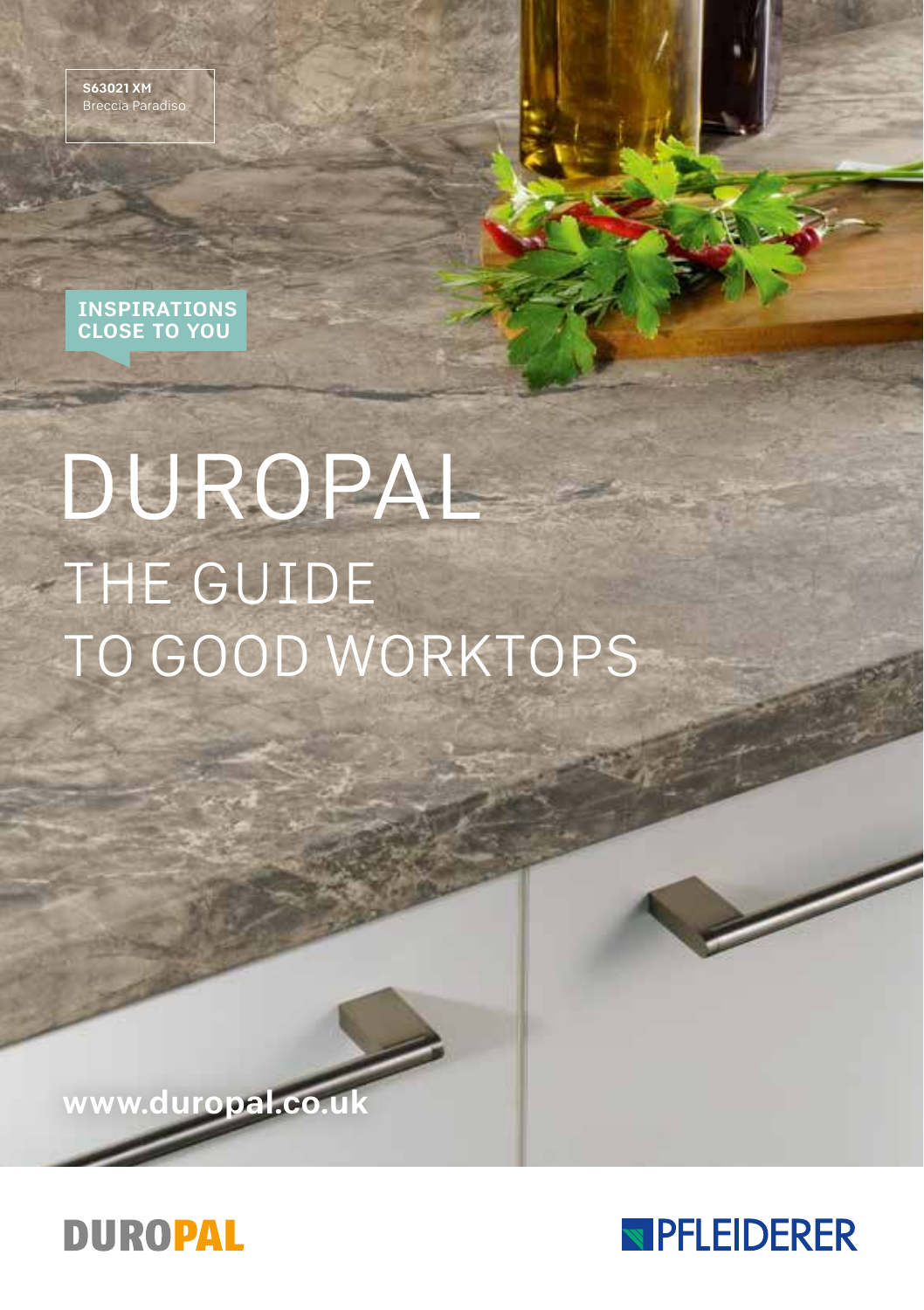# WHY CHOOSE DUROPAL WORKTOPS?

Duropal – the HPL and worktop specialist – is part of Pfleiderer Deutschland GmbH (www.pfleiderer.com), a leading European manufacturer of engineered wood materials.

Since 1958 Duropal has been a world leader in the manufacture of decorative high pressure laminate (HPL), and for over 40 years the best selling worktops have been manufactured from a dense wood particle board core surfaced with a decorative high pressure laminate (HPL).

The majority of kitchens will continue to feature this type of worktop as it is easy to fit, durable and hygienic with many decor options available at a reasonable price.

Tiles can make an attractive surface but the grouting must be sealed, and hygienic cleaning can be difficult. Solid wood tops require regular treatment with oils and may lack long-term durability. Slates and granites give a fine finish but can be difficult to make secure "invisible" joints. Composite worktops benefit from a smooth, seamless surface even in to sink bowls and upstands and are resistant to normal kitchen hazards. However, the choice of decorative effects is limited and prices for such tops are high.



# CERTIFIED TO THE HIGHEST STANDARDS

As a large consumer of chipboard, we ensure that all our material carries the PEFC certification, guaranteeing that it comes from properly environmentally managed and sustainable sources. We have also achieved independent PEFC accreditation to provide surety for 'chain of custody'.



# HOW DUROPAL WORKTOPS ARE MADE

The core of Duropal worktops is E1 grade high density particle board. Pfleiderer manufactures this material from a mixture comprising resin and small wood chips, pressed to make a large sheet. A cut section will reveal layers. Small particles form the outer surfaces and the core is made from larger chips. This structure gives strength, retains fittings, allows machining and provides an excellent surface for adhesion to HPL.



Duropal worktops are surfaced with genuine Duropal high pressure laminate produced to DIN-EN 438.

The glue-line is guaranteed moisture and heat resistant to DIN-EN 204. Duropal HPL is a "sandwich" of "kraft" papers impregnated with phenolic resin, an underlay paper to prevent the core showing through, a pattern paper and a protective overlay both soaked in melamine resin. The resulting structure is pressed at 150 °C at 100 kg/cm². This process yields an incredibly tough sheet to bond to the particleboard.

The underside of the worktop is protected by a moisture barrier foil. Leading edges are "postformed" to the underside demonstrating an attractive and practical profile — both our Cubix and Quadra profiles are shown below. The joint between the postformed HPL and the moisture barrier foil is rendered moisture-proof by a "V" groove filled with cast resin. This special seal is unique to Duropal worktops and helps to prevent liquid spills finding their way into drawers and cupboards and gives extra protection when used in hazard areas such as above dishwashers and laundry appliances. Duropal worktops are 4,100 mm long, the optimum length for the average kitchen thus helping to reduce waste and unwanted offcuts. Duropal worktops are 40 mm thick, with a select four decors available in 20mm, both thicknesses giving a rigid surface, a firm anchor for fixings and an aesthetically pleasing appearance.

QUADRA PROFILE

## CUBIX PROFILE



The Duropal Cubix profile, modern and exciting creating a square edge appearance, is available in this collection in 12 colourways. – 2 mm radius



The Duropal Quadra profile, fashionable yet tried and tested, offers you unique product features and is available in this collection in 49 colourways. – 3 mm radius

## SPECIAL SEAL



All Duropal worktops with both Cubix and Quadra profiles come with a unique seal designed to ensure a lifetime of protection against moisture and steam.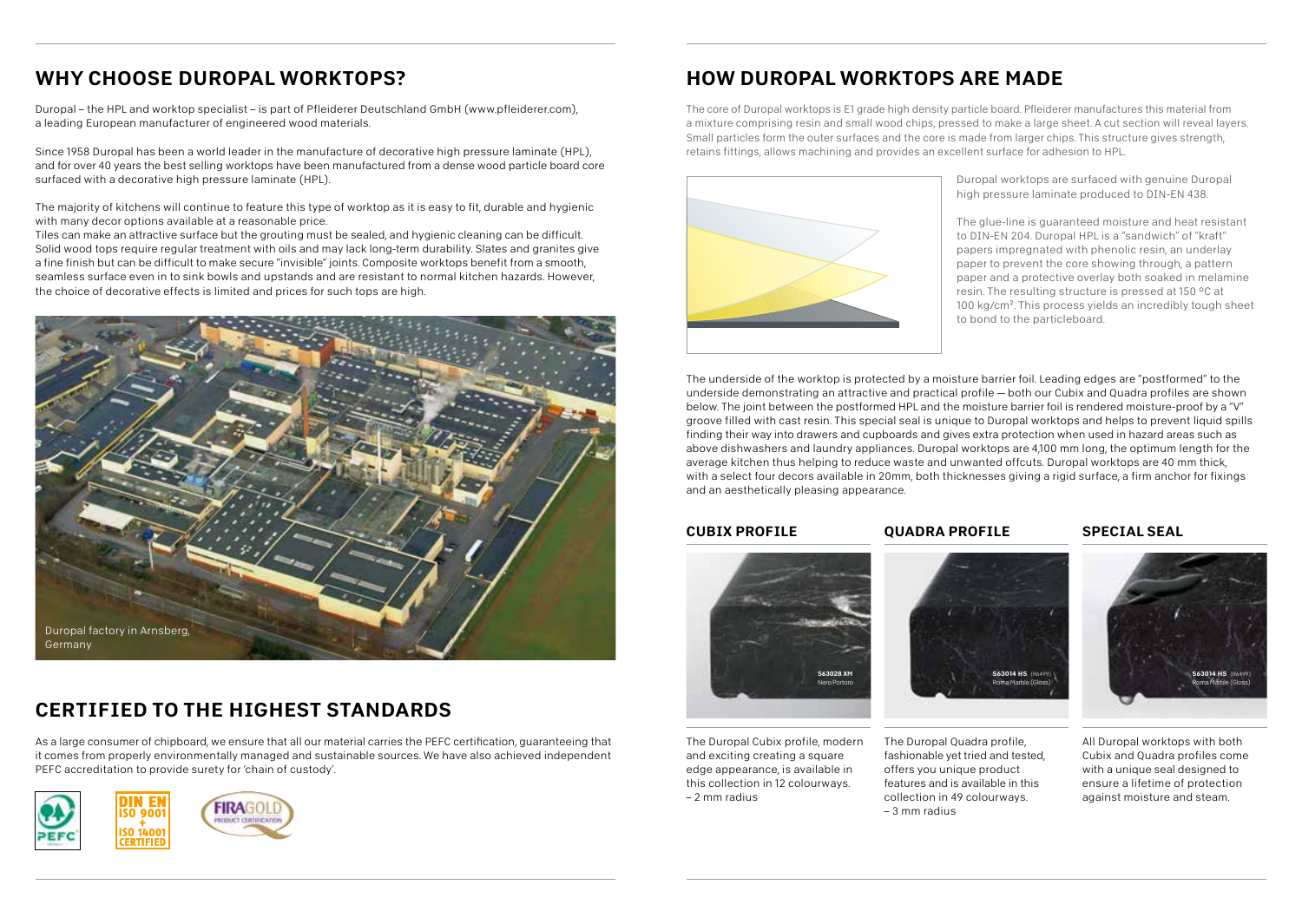# DUROPAL WORKTOPS – HIGHLY RESISTANT TO ...

Melamine resin is the hardest of all synthetically produced organic materials. This is the reason for the high scratch and wear resistance of Duropal-HPL. The high impact resistance of the material is due to the elasticity of phenolic resin. These properties also explain the high resistance of HPL to chemicals and heat. Burning a cigarette on the surface of HPL is one of the quality tests specified in DIN-EN 438, which also determines all the other qualities important for the user. However, the bottoms of saucepans and ovenware can become extremely hot and we recommend using a protective pad.







#### CLEANING AND CARE INSTRUCTIONS

A major advantage of Duropal Worktops is that the HPL surface makes cleaning so simple. Usually a moist cloth is sufficient, but use washing-up liquid to get rid of any grease. Stubborn dirt can be removed with an organic solvent such as methylated spirits or alcohol. There's nothing easier than cleaning and caring for Duropal Worktops.

|                      |                                                                                                                                 | <b>Cleaning method</b>                                                                                                                                                          |
|----------------------|---------------------------------------------------------------------------------------------------------------------------------|---------------------------------------------------------------------------------------------------------------------------------------------------------------------------------|
| <b>Light stains</b>  |                                                                                                                                 | dry or damp paper towels, a cloth or sponge                                                                                                                                     |
| <b>Normal stains</b> | e.g. fat, oil and dirt particles, fingermarks, lime deposits, rust,<br>juice, coffee, tea, wax, blood, universal marker, etc.   | cloth or soft nylon brush and washing powder, soft soap,<br>toilet soap or washing-up liquid. If necessary, leave for a<br>while and then rinse thoroughly with clean water.    |
| <b>Heavy stains</b>  | e.g. discolouration through long exposure to tea, coffee,<br>fruit juice, etc.                                                  | with washing powder or household bleach<br>(but do not repeat too often)                                                                                                        |
|                      | e.g. lead pencil, felt-tip pens, marker and ball-point pens,<br>lipstick, crayons, wax, shoe polish, nicotine,<br>nail varnish. | with an organic solvent such as acetone (nail varnish<br>remover), methylated spirits, petroleum spirit,<br>perchloroethene. Read the manufacturer's instructions<br>carefully! |
|                      | e.g. paint (water or solvent based paints, two-component<br>paints, spray paints), varnish stains, printing ink                 | with water or an organic solvent.<br>Remove two-component paints immediately.                                                                                                   |
|                      | e.g. adhesives (water-based, dispersion)                                                                                        | with water or organic solvent                                                                                                                                                   |
|                      | e.g. two-component adhesives, urea resin, melamine,<br>phenolic resin                                                           | remove immediately. Do not allow to harden!                                                                                                                                     |

● Please do not cut or chop directly on the worktop surface – always use a chopping board or worktop saver.

- Always place hot pans, ovenware and irons on a trivet or protective pad to protect the surface from the intense heat which can cause damage to the worktop if placed directly on the surface. The use of abrasive cleaners and pads, corrosive or aggressive cleaning agents should be avoided as they will have a detrimental effect on the worktop surface.
- The use of PVC aprons may possibly affect the durability of the HPL on the post-formed edge of worktops. This could lead to premature wear in high traffic work areas such as in front of the sink and hob.
- Kettles, coffee machines, fryers and any other heat or damp source should not be positioned directly over worktop joints. Constant changes in temperature could cause the joint to move and eventually fail.
- All gloss worktops will scratch and will show scratches more easily. Additional care should be taken accordingly in both usage and installation.
- Cuts and scratches will be noticeable on dark decors and gloss finishes.

● Please ensure that due care is taken to correctly seal the product to prevent moisture ingress.



#### Worktops / Breakfast Bars – 40 mm

4,100 x 600 x 40 mm postformed 1 long edge (worktop) 4,100 x 670 x 40 mm postformed 2 long edges (breakfast bar) 4,100 x 900 x 40 mm postformed 2 long edges (breakfast bar)

#### Worktops / Breakfast Bars – 20 mm

4,100 x 600 x 20 mm postformed 1 long edge (worktop) 4,100 x 670 x 20 mm postformed 2 long edges (breakfast bar) 4,100 x 900 x 20 mm postformed 2 long edges (breakfast bar)

#### HPL MDF Back Panels

4,100 x 640 x 9.2 mm (Alu 1 - 9.6 mm) nominal thickness 2,050 x 1,300 x 9.2 mm (Alu 1 - 9.6 mm) nominal thickness

#### HPL Upstands

4,100 x 120 x 19 mm nominal thickness (3 mm postformed radius)



order around the clock: Tel.:  $+44(0)1625660411$ Fax: +44 (0) 1625 617 301 www.duropal.co.uk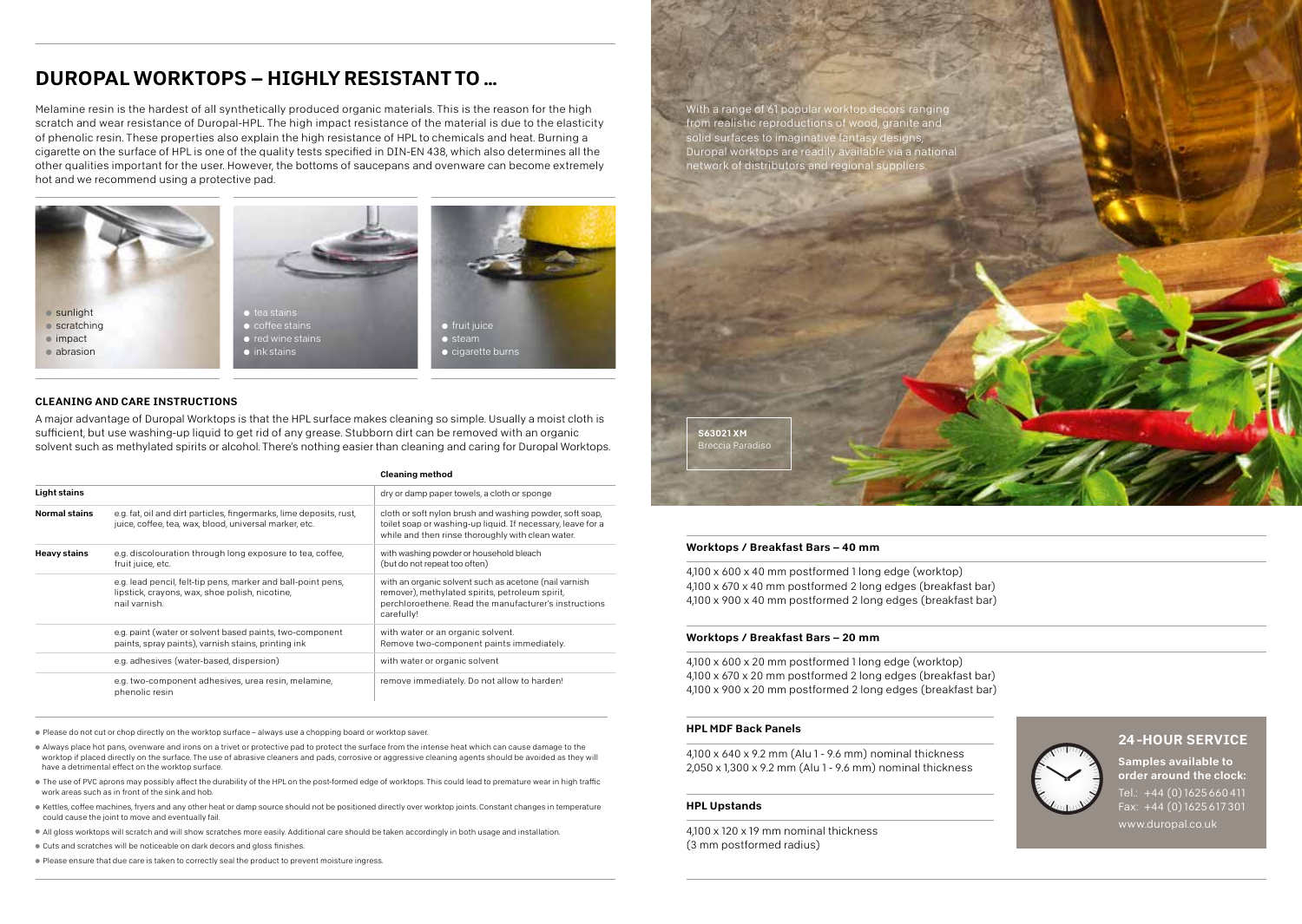

#### HPL MDF BACK PANELS

Consisting of an 8 mm E1 medium density fibreboard (MDF) core surfaced with genuine Duropal high-pressure laminate manufactured to DIN-EN 438. Available to match all 61 decors plus 1 real metallic option (Alu 1 - not available as a worktop) in the following sizes:



#### Worktop Decors:

4,100 x 640 x 9.2 mm nominal (8 mm MDF core) / 2,050 x 1,300 x 9.2 mm nominal (8 mm MDF core)

#### Alu 1:

4,100 x 640 x 9.6 mm nominal (8 mm MDF core) / 2,050 x 1,300 x 9.6 mm nominal (8 mm MDF core)

Please ensure that due care is taken to correctly seal the product to prevent moisture ingress.

#### HPL UPSTANDS

Surfaced in genuine Duropal high-pressure laminate produced with P3 moistureresistant chipboard core and available to match all 61 decors in the following size: 4,100 x 120 x 19 mm nominal, 3 mm postformed radius.



An ideal finishing touch for your Duropal high-pressure laminate worktops offering another cost-efficient and hygienic alternative to tiling.